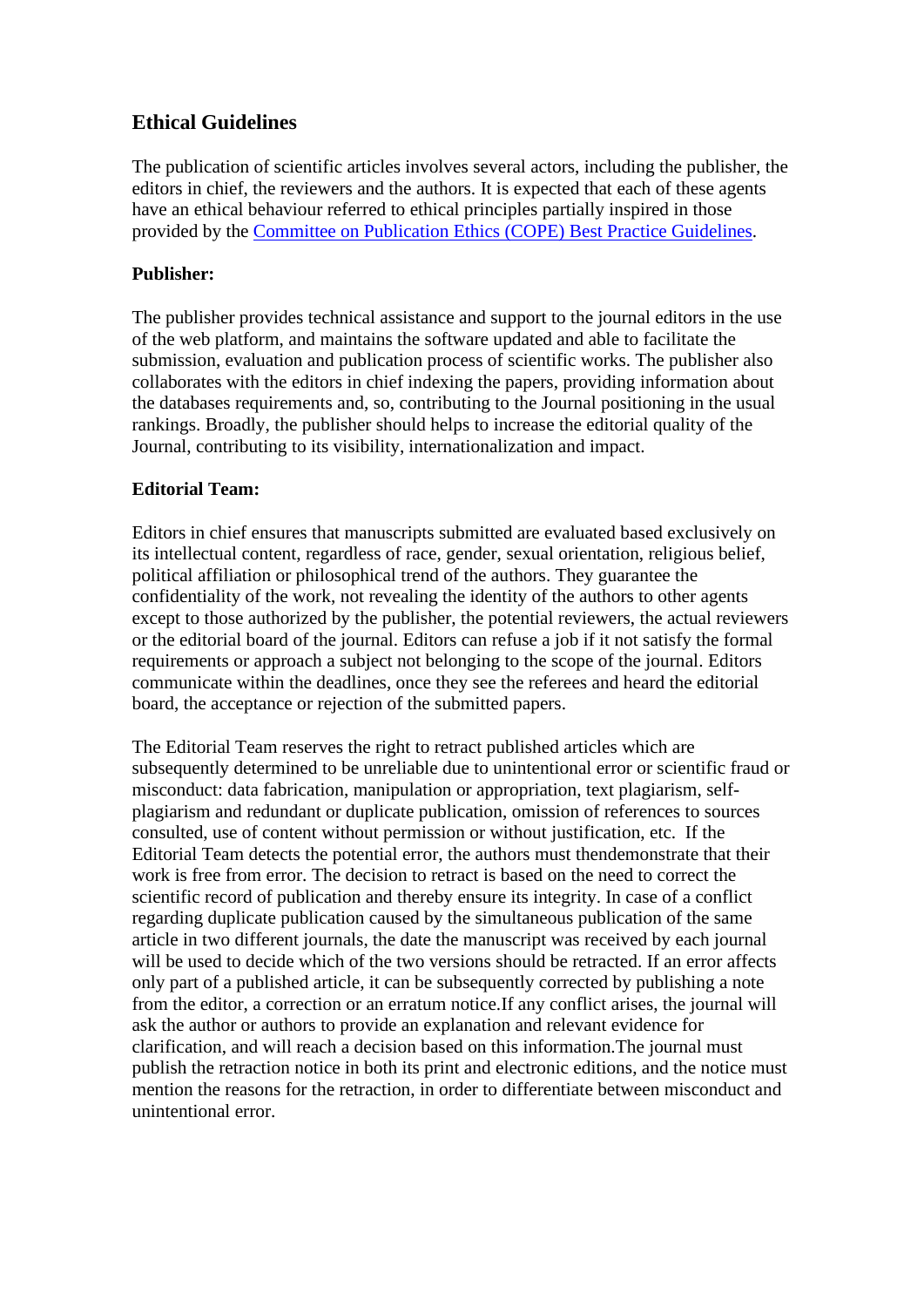The journal will notify the responsible authorities at the authors' institution of the retraction. The decision to retract an article should be reached as soon as possible in order to prevent the misleading article from being cited by other researchers.

Notices of retraction should:

-Be linked to the retracted article wherever possible (ie, in all online versions)

-Clearly identify the retracted article (eg, by including the title and authors in the retraction heading or citing the retracted article)

-Be clearly identified as a retraction (ie, distinct from other types of correction or comment)

-Be published promptly to minimise harmful effects

-Be freely available to all readers (ie, not behind access barriers or available only to subscribers)

-State who is retracting the article

-State the reason(s) for retraction

- Be objective, factual and avoid inflammatory language.

#### **Reviewers:**

Reviewers should refuse to refer a paper if they do not feel qualified in the subject approached or if they can not take the evaluation within the deadline suggested by the Journal. Reviewers should reject referee papers if they show a conflict of interest, for example a past or present relationship with the paper's authors or the institutions they depend. Reviewers should treat manuscripts as confidential documents, and their contents is not used in their own works.

Experts who evaluate manuscripts must judge the quality of the whole report objectively, i.e., they must consider the background information used to formulate the hypothesis of the study, the theoretical and experimental data and their interpretation. Attention must also be given to the presentation and writing/reporting of the text. They must be specific with their criticisms and provide their comments in an objective, constructive manner. They must justify their judgments with reasoning, avoid hostility and respect the authors' intellectual independence. The referee report should be objective and written in a clearly and reasoned style. Reviewers should avoid *ad hominem* references and offensive or demeaning comments; their suggestions should focus mainly on the improvement work.

Peer reviewers must notify the person who requested the review of any substantial similarities between the manuscript under review and any other published work or manuscript they are aware of and that is undergoing review for another publication. In addition, reviewers must draw attention to any text or data that have been plagiarized from different authors or self-plagiarized or duplicated from other works by the authors